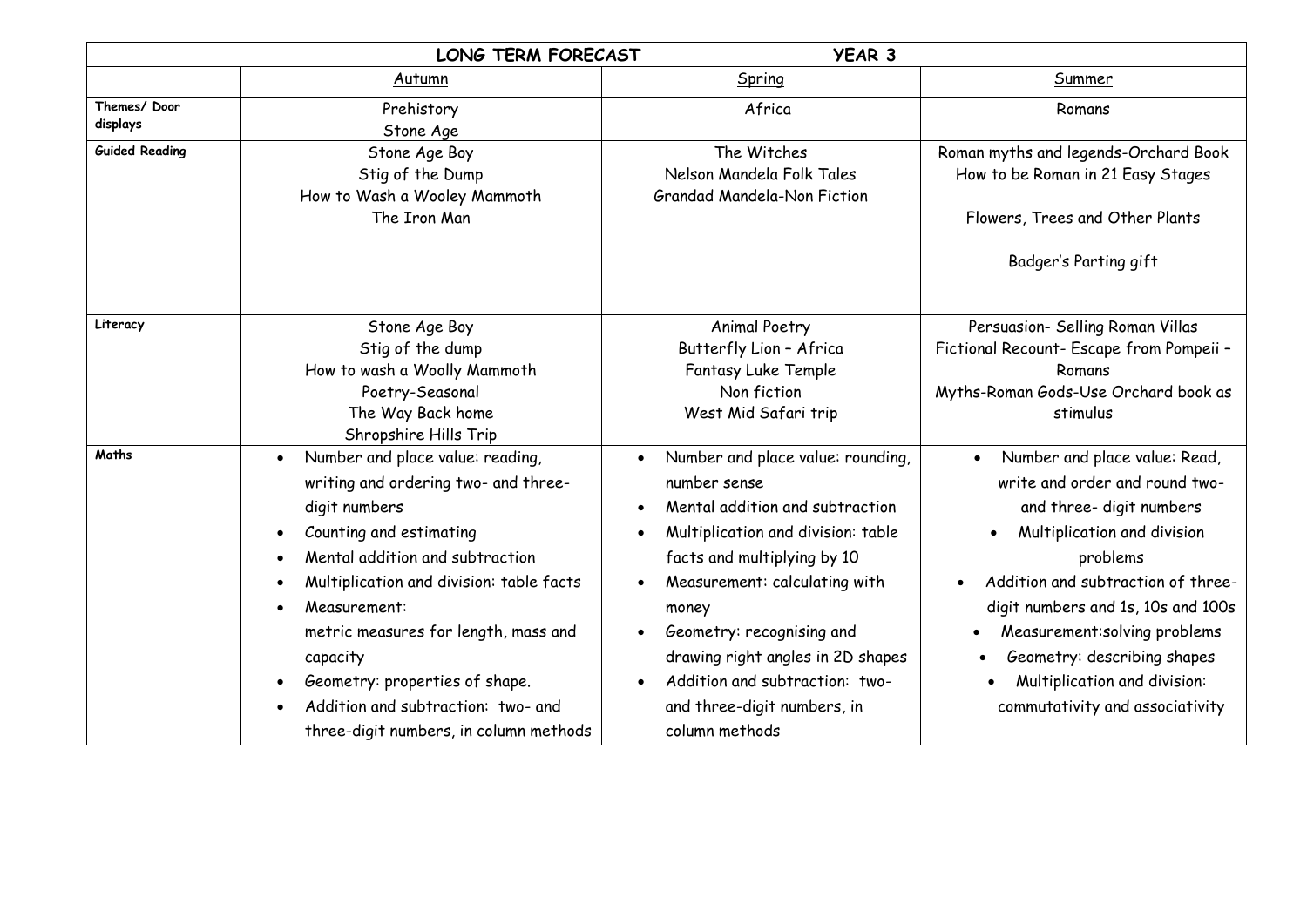| $\bullet$<br>and rearranging the dividends<br>multiplying using a method and<br>methods<br>Measurement: time 12-hour clock<br>dividing with remainders<br>Fractions: representing,<br>am/pm<br>Statistics:read, present and interpret<br>comparing and ordering unit non<br>tenths<br>pictograms and tables<br>unit fractions.<br>hour clocks<br>Adding and subtracting unit/non<br>unit fractions.<br>Measurement: measuring<br>accurately in the correct units<br>Statistics: read, present and<br>interpret pictograms and tables<br><b>SCIENCE</b><br><b>Plants-Functions</b><br>Rocks-compare/soils<br>Forces and Magnets<br><b>Working Scientifically</b><br>How does the size of particles affect the flow<br>How well does magnetism pass through or<br>rate of water through a funnel?<br>attract different materials?<br>Which soil is best for seed germination?<br>Which magnet is strongest?<br>plant?<br>Which is the hardest rock?<br>Are bigger magnets stronger?<br>Are all metal objects attracted to a<br>magnet?<br>up a plant stem?<br>Animals inc humans-health skeletons<br>Do people with longer legs jump further/<br>Light-reflection |                                           |                                         |                                                                                                                                                                                                                                                                                                                                                                                                                                                                                                                                                                                                                                                           |
|-----------------------------------------------------------------------------------------------------------------------------------------------------------------------------------------------------------------------------------------------------------------------------------------------------------------------------------------------------------------------------------------------------------------------------------------------------------------------------------------------------------------------------------------------------------------------------------------------------------------------------------------------------------------------------------------------------------------------------------------------------------------------------------------------------------------------------------------------------------------------------------------------------------------------------------------------------------------------------------------------------------------------------------------------------------------------------------------------------------------------------------------------------------------|-------------------------------------------|-----------------------------------------|-----------------------------------------------------------------------------------------------------------------------------------------------------------------------------------------------------------------------------------------------------------------------------------------------------------------------------------------------------------------------------------------------------------------------------------------------------------------------------------------------------------------------------------------------------------------------------------------------------------------------------------------------------------|
| Do people with longer arms throw<br>farther?<br>shadow?<br>Do people with larger hands have large<br>feet?<br>colour of white/ blue/ red etc.?                                                                                                                                                                                                                                                                                                                                                                                                                                                                                                                                                                                                                                                                                                                                                                                                                                                                                                                                                                                                                  | Multiplication and division: partitioning | Multiplication and division:<br>higher? | Multiplication and division: written<br>Fractions: equivalence, addition<br>and subtraction within 1, finding<br>Measurement: time 12-hour, 24-<br>Statistics: read, present and<br>interpret pictograms and tables<br>How does the amount of water/light/soil<br>affect the height/ number of leaves of a<br>How is seed germination affected by seed<br>size/temperature/moisture/soil?<br>What affects the speed that water rises<br>How does distance of a shadow causing<br>object from a screen affect the size of a<br>How does the distance from the light<br>source affect the size of the shadow?<br>How does the colour of a filter affect the |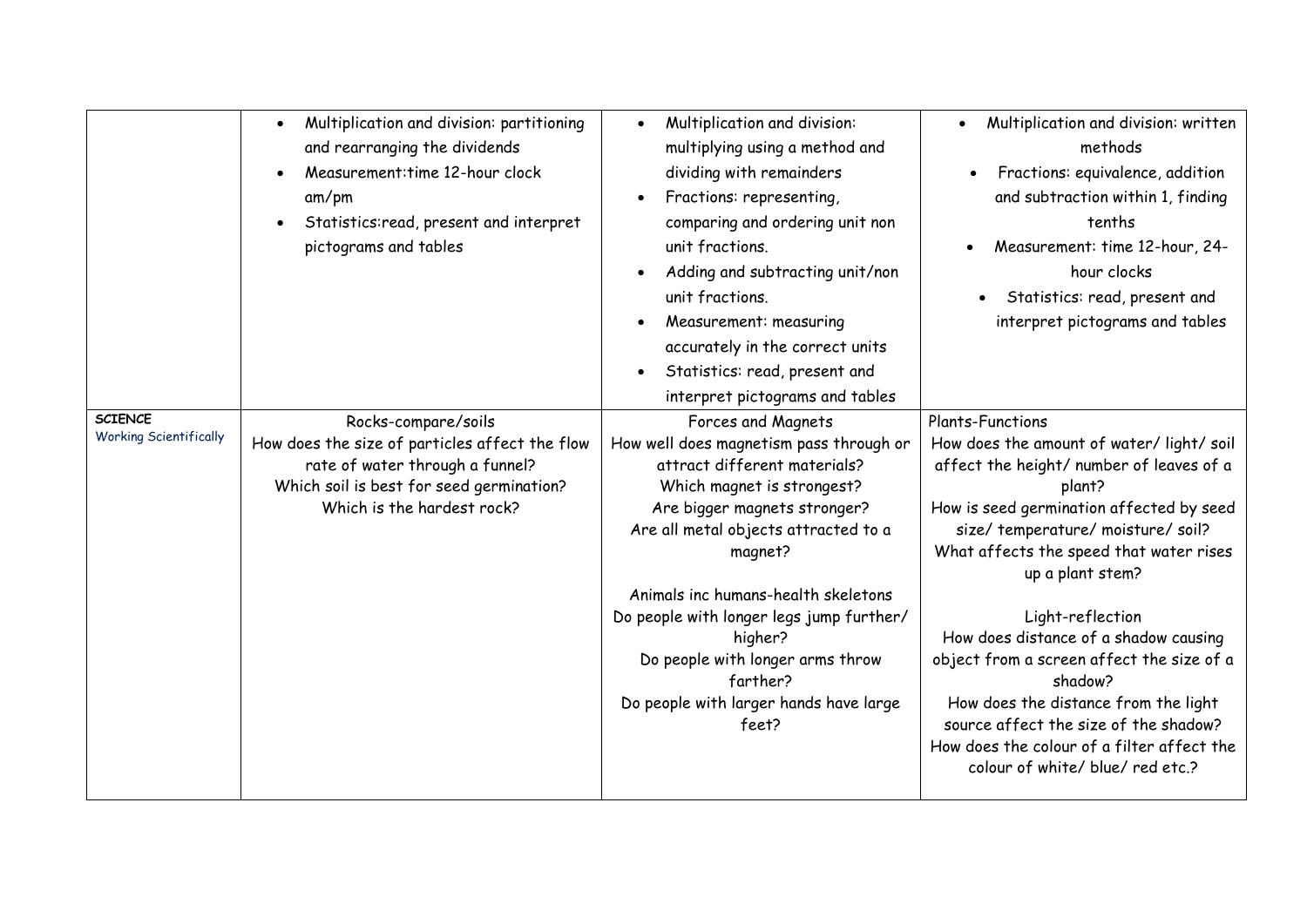| <b>GEOGRAPHY</b><br>(Humans and Physical<br>features to be covered<br>in each unit) | Volcanoes/Mountains<br>What is under our feet? Layers of the earth<br>Tectonic plates<br>Locate world mountain ranges - use atlas<br>How are mountains formed?<br>Fold mountains<br>Volcanic mountains - use google earth<br>Locate Ring of Fire | Investigating our Local Area<br>Locate location on map, give directions<br>Learn about physical and human features<br>Identify different services in local area<br>Collect and record evidence<br>Evaluate local area | <b>Italy</b><br>(Human and Physical)<br>Recap on KS 1: Focus on UK, especially<br>linked to Europe countries and cities<br>(Location Knowledge)<br>Mapping Skills - Mapping the world<br>(direction and grid Reference) |
|-------------------------------------------------------------------------------------|--------------------------------------------------------------------------------------------------------------------------------------------------------------------------------------------------------------------------------------------------|-----------------------------------------------------------------------------------------------------------------------------------------------------------------------------------------------------------------------|-------------------------------------------------------------------------------------------------------------------------------------------------------------------------------------------------------------------------|
| <b>HISTORY</b>                                                                      | Stone Age<br>Shropshire Hills Discovery Centre<br>Stone Age Day - outside agency led                                                                                                                                                             | Bronze and Iron Age                                                                                                                                                                                                   | Romans<br>Wroxeter Trip                                                                                                                                                                                                 |
| D&T                                                                                 | Moving Mammoths- Pneumatic systems                                                                                                                                                                                                               | Packaging Plan Bee (Spring 2-Easter egg<br>containers)                                                                                                                                                                | Roman Villas - structures<br><b>Italian Foods</b><br>(Cooking and Nutrition) Pizza Project                                                                                                                              |
| <b>ART</b>                                                                          | Prehistoric Art- cave painting, sketching<br>animals, using natural resources to paint,<br>leaf prints & painting -Last year planning<br>and Kapow Drawing<br>Sculpture-Modroc- Stone Henge<br>Textiles: Sewing: Sikh symbol on flag<br>textiles | Mattise-collage/overlapping lines<br>African Prints/fabrics (Spring 1)<br>printing                                                                                                                                    | Pompeii - watercolour and collage<br>Painting collage<br>Roman tile mosaics                                                                                                                                             |
| <b>COMPUTING</b>                                                                    | Coding<br>Spreadsheets<br>E-safety                                                                                                                                                                                                               | <b>Branching databases</b><br>Graphing<br>Share Aware                                                                                                                                                                 | Touch Typing<br>Simulations                                                                                                                                                                                             |
| <b>RELIGIOUS</b><br><b>EDUCATION</b>                                                | Sikhism-Signs and Symbols<br>Symbol sewing                                                                                                                                                                                                       | Christianity-Signs and Symbols                                                                                                                                                                                        | Islam-Signs and symbols                                                                                                                                                                                                 |